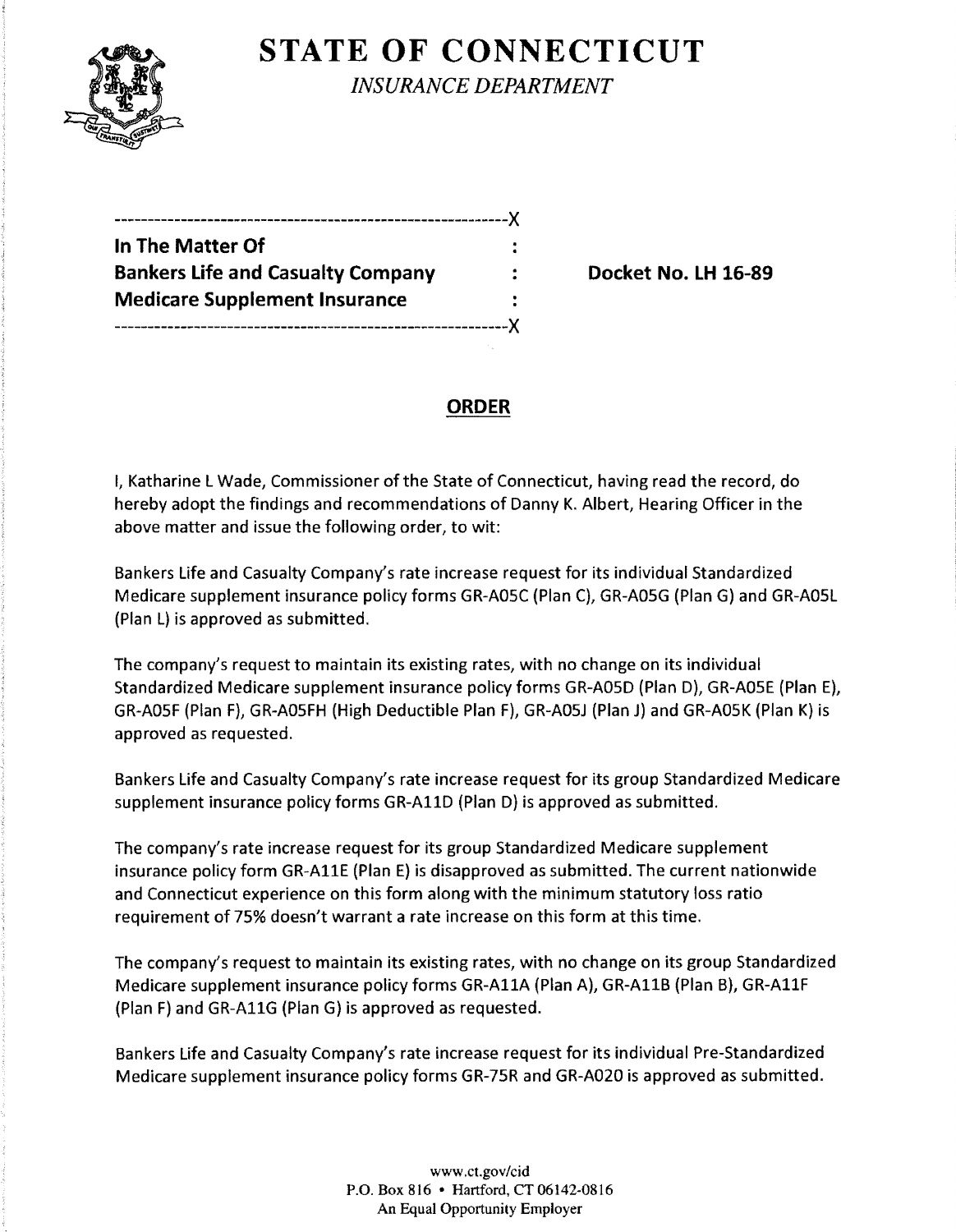The rate action approved herein is reasonable in relationship to the benefits and estimated claim costs the company can reasonably expect to realize under these policy forms.

Dated at Hartford, Connecticut, this 31<sup>st</sup> day of October, 2016.

atrin C. Wade

Katharine L Wade Commissioner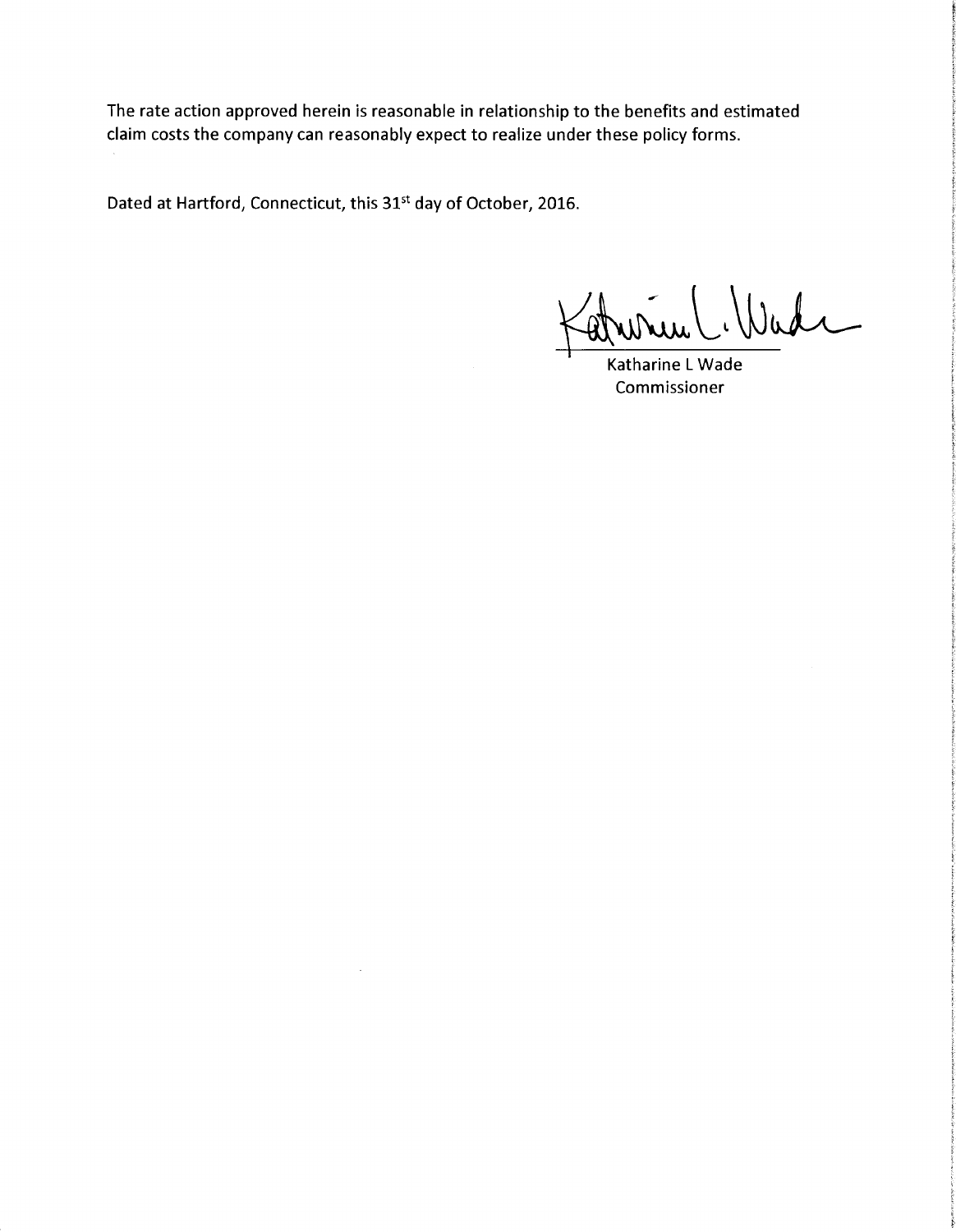

# **STATE OF CONNECTICUT**

*INSURANCE DEPARTMENT* 

-----------------------------------------------------){ In The Matter Of Bankers Life and Casualty Company : Docket No. LH 16-89 Medicare Supplement Insurance -----------------------------------------------------){

#### PROPOSED FINAL DECISION

## 1. INTRODUCTION

The Insurance Commissioner of the State of Connecticut is empowered to review rates charged for individual and group Medicare supplement policies sold to any resident of this State who is eligible for Medicare. The source for this regulatory authority is contained in Chapter 700c and Section 38a-495a of the Connecticut General Statutes.

After due notice, a hearing was held at the Insurance Department in Hartford, CT on Thursday, October 13, 2016, to consider whether or not the rate increases requested by Bankers Life and Casualty Company on its Medicare supplement insurance business should be approved.

No members from the general public attended the hearing.

No company representatives from Bankers Life and Casualty Company attended the hearing.

The hearing was conducted in accordance with the requirements of Section 38a-474, Connecticut General Statutes, the Uniform Administrative Procedures Act, Chapter 54 of Section 38a-8-1 et seq. of the Regulations of Connecticut State Agencies.

A Medicare supplement policy is a private health insurance policy sold on an individual or group basis, which provides benefits that are additional to the benefits provided by Medicare. For many years Medicare supplement policies have been highly regulated under both state and federal law to protect the interests of persons eligible for Medicare who depend on these policies to provide additional coverage for the costs of health care.

Effective December 1, 2005, Connecticut amended its program of standardized Medicare supplement policies in accordance with Section 38a-496a of the Connecticut General Statutes, and Sections 38a-495a-1 through 38a-495a-21 of the Regulations of Connecticut Agencies. This program, which conforms to federal requirements, provides a "core" package of benefits known as Plan A. Insurers may also offer any one or more of eleven other plans (Plans B through N).

Effective January 1, 2006, in accordance with Section 38a-495c of the Connecticut General Statutes (as amended by Public Act 05-20) premiums for all Medicare supplement policies in the state must use community rating. Rates for Plans A through N must be computed without regard to age, gender, previous claims history or the medical condition of any person covered by a Medicare supplement policy or certificate.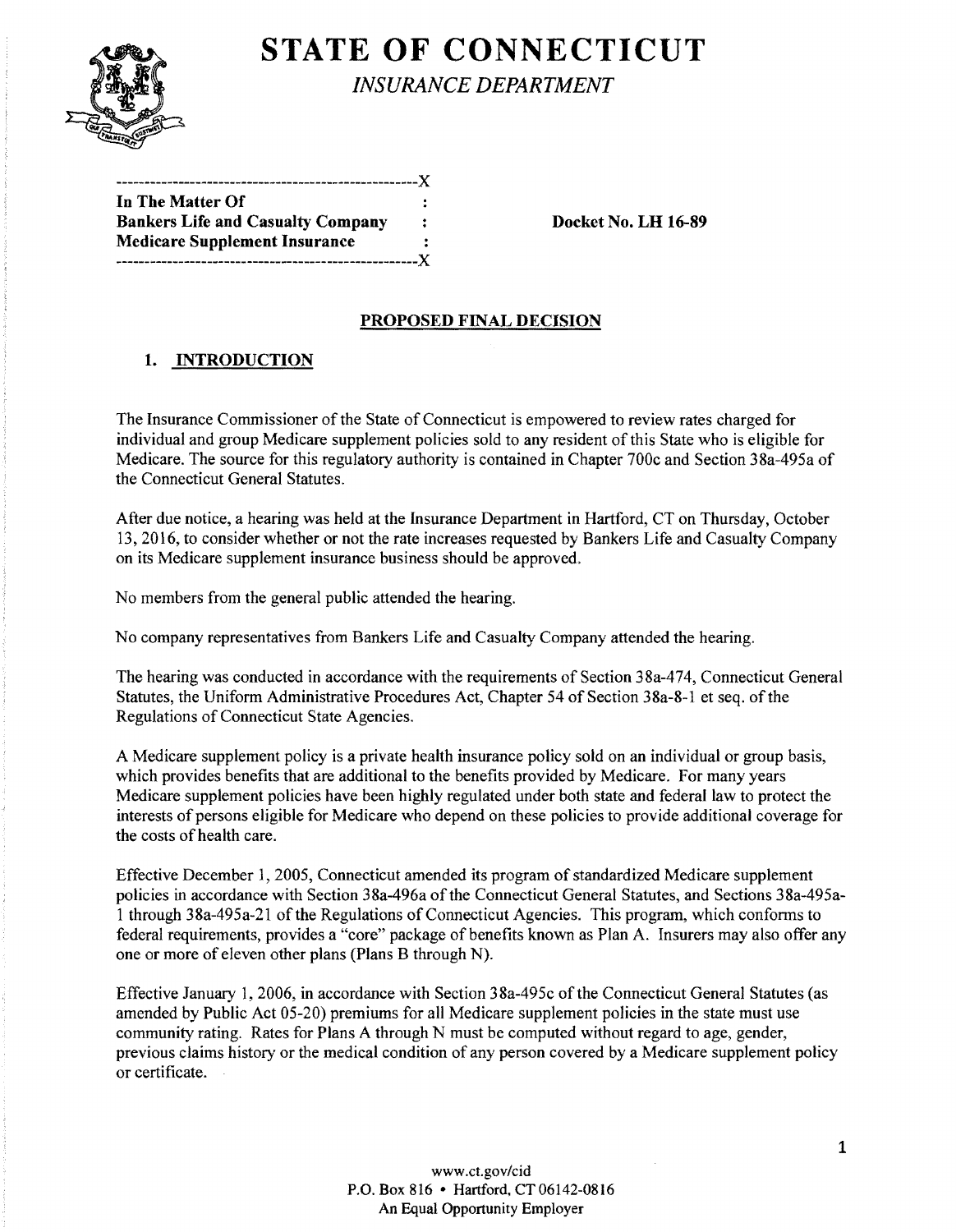The statute provides that coverage under Plans A through N may not be denied on the basis of age, gender, previous claims history or the medical condition of any covered person. Insurers may exclude benefits for losses incurred within six months from the effective date of coverage based on a pre-existing condition.

Effective October I, 1998, carriers that offer Plan B or Plan C must make these plans as well as Plan A, available to all persons eligible for Medicare by reason of disability.

Insurers must also make the necessary arrangements to receive notice of all claims paid by Medicare for their insureds so that supplement benefits can be computed and paid without requiring insureds to file claim forms for such benefits. This process of direct notice and automatic claims payment is commonly referred to as "piggybacking" or "crossover".

Sections 38a-495 and 38a-522 of the Connecticut General Statutes, and Section 38a-495a-10 of the Regulations of Connecticut Agencies, state that individual and group Medicare supplement policies must have anticipated loss ratios of 65% and 75%, respectively. Under Sections 38a-495-7 and 38a-495a-10 of the Regulations of Connecticut Agencies, filings for rate increases must demonstrate that actual and expected losses in relation to premiums meet these standards, and anticipated loss ratios for the entire future period for which the requested premiums are calculated to provide coverage must be expected to equal or exceed the appropriate loss ratio standard.

Section 38a-473 of the Connecticut General Statutes provides that no insurer may incorporate in its rates for Medicare supplement policies factors for expenses that exceed 150% of the average expense ratio for that insurer's entire written premium for all lines of health insurance for the previous calendar year.

#### II. **FINDING OF FACT**

After reviewing the exhibits entered into the record of this proceeding, the testimony of the witnesses, and utilizing the experience, technical competence and specialized knowledge of the Insurance Department, the undersigned makes the following findings of fact:

1. Bankers Life and Casualty submitted rate increase proposals for the following Medicare supplement policy forms:

Individual Standardized Policy Forms GR-A05C through GR-A05L

- 2. The proposed rates for these policy forms are expected to satisfy the Connecticut regulatory loss ratio requirement of 65%.
- 3. The proposed rates are intended to be effective through year-end 2017.
- 4. Bankers certified that their expense factors are in compliance with Section 38a-473, C.G.S ..
- 5. The company is complying with subsection (e) of section 38a-495c, C.G.S., relative to the automatic claim-processing requirement (crossover/piggybacking).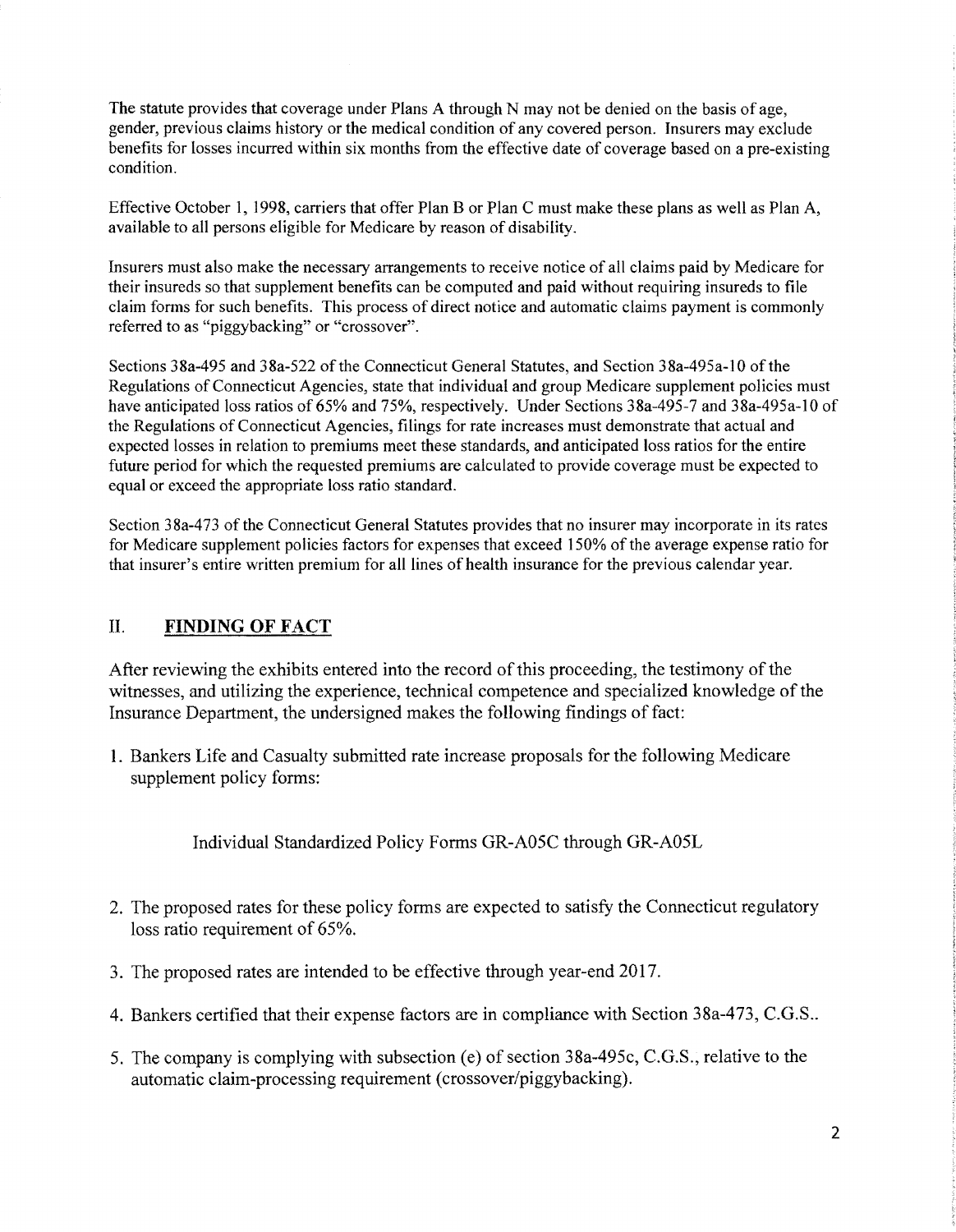6. Bankers Life and Casualty has requested the following rate increases for this form:

| Plan | Rate Increase |
|------|---------------|
| €    | $6.0\%$       |
| G    | $6.0\%$       |
| L    | $6.0\%$       |

Bankers' is also requesting no rate increase for Plans D, F, G, J, K, Land High Deductible F.

- 7. According to the department's records the last rate increases approved for Plans C, G and L were 5.5% for Plan A and 8% for Plan G, approved on 9/22/11 and 2% for Plan L, approved on 12/31/14.
- 8. The following are in-force counts on a nationwide basis as well as Connecticut specific as of 6/2016 by plan:

| Plan          | Connecticut | Nationwide |
|---------------|-------------|------------|
| $\mathcal{C}$ | 6           | 1,227      |
| D             | 4           | 935        |
| E             | 54          | 1,200      |
| F             | 10          | 2,122      |
| FH            | 596         | 1,136      |
| G             | 15          | 165        |
| J             | 68          | 9,521      |
| K             | 3           | 87         |
|               |             | 273        |
| Total         | 763         | 16,666     |

9. The 2013, 2014, 2015 and inception-to-date loss ratios on a nationwide basis, by plan, are as follows:

| Plan          | 2013  | 2014  | 2015   | Inception |
|---------------|-------|-------|--------|-----------|
| $\mathcal{C}$ | 56.5% | 59.0% | 62.8%  | 72.0%     |
| D             | 80.9% | 80.8% | 77.9%  | 73.3%     |
| E             | 57.2% | 55.6% | 55.7%  | 68.2%     |
| F             | 57.5% | 57.9% | 59.9%  | 64.5%     |
| <b>FH</b>     | 60.1% | 53.7% | 54.3%  | 58.0%     |
| G             | 48.0% | 96.4% | 119.2% | 68.0%     |
| J             | 62.4% | 62.7% | 65.6%  | 67.2%     |
| K             | 51.4% | 51.5% | 58.5%  | 57.5%     |
|               | 69.1% | 65.2% | 75.8%  | 72.8%     |
| Total         | 60.9% | 61.7% | 64.3%  | 68.9%     |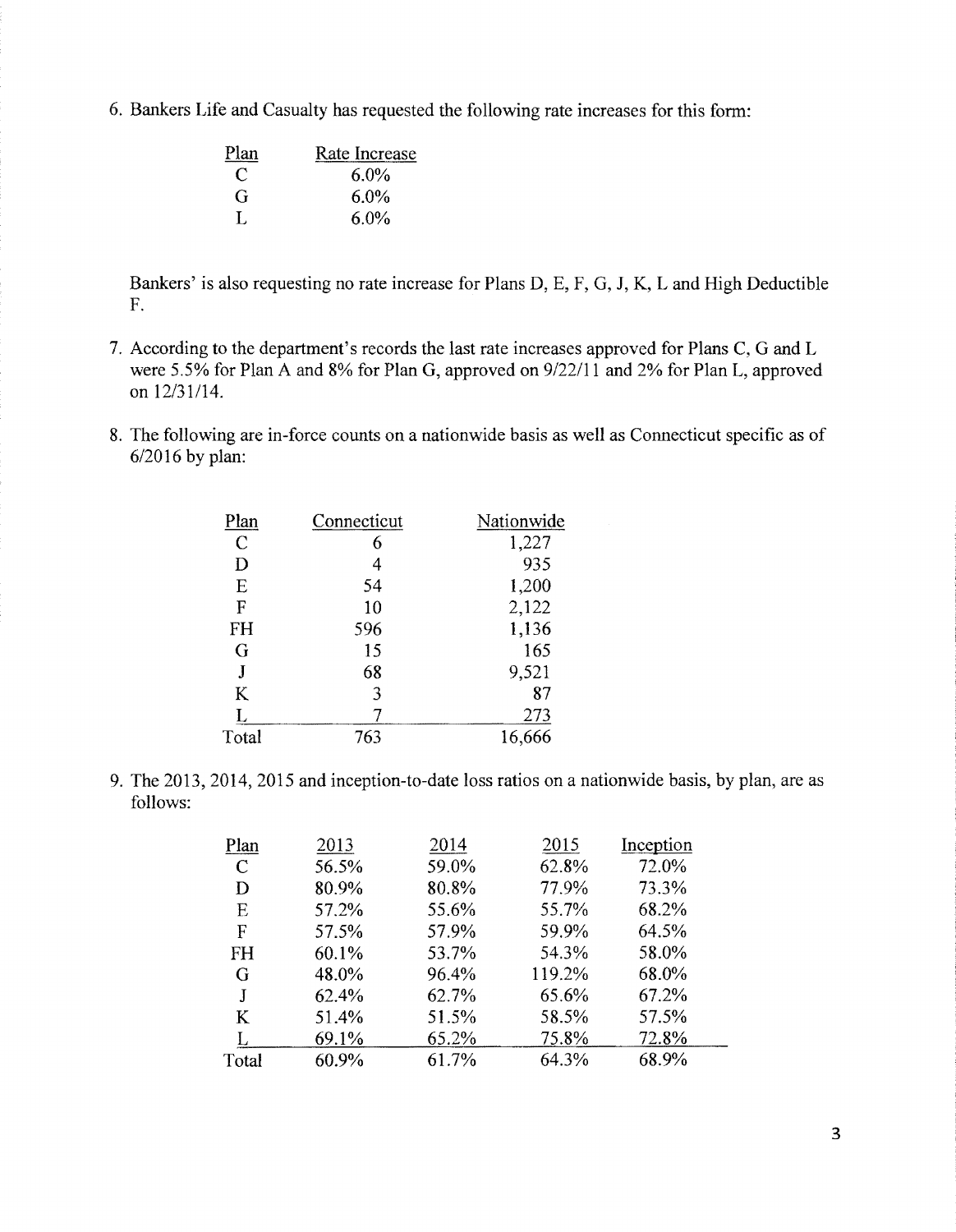| Plan      | 2013   | 2014   | 2015    | Inception |
|-----------|--------|--------|---------|-----------|
| A         | 223.4% | 243.0% | $0.0\%$ | 257.8%    |
| B         | 84.1%  | 95.0%  | 348.0%  | 145.6%    |
| C         | 132.8% | 53.6%  | 33.6%   | 79.0%     |
| D         | 112.5% | 46.5%  | 87.7%   | 69.0%     |
| E         | 50.4%  | 35.0%  | 38.8%   | 76.9%     |
| F         | 42.9%  | 67.4%  | 63.2%   | 67.8%     |
| <b>FH</b> | 59.3%  | 54.4%  | 51.9%   | 71.9%     |
| G         | 46.8%  | 49.6%  | 60.6%   | 72.9%     |
| J         | 56.2%  | 47.6%  | 48.4%   | 73.2%     |
| K         | 32.6%  | 25.8%  | 86.3%   | 55.4%     |
|           | 71.3%  | 47.1%  | 75.1%   | 65.7%     |
| Total     | 57.8%  | 48.8%  | 51.3%   | 76.9%     |
|           |        |        |         |           |

10. The 2013, 2014,2015 and inception-to-date loss ratios for Connecticut, by plan, are as follows:

- 11. These forms were marketed through Bankers Life & Casualty's licensed agents and brokers.
- 12. Plans A, B, and C were made available to disabled Medicare beneficiaries.
- 13. Bankers Life and Casualty's 2016 Medicare supplement rate filing proposal is in compliance with the requirements of regulation  $38a-474$  as it applies to the contents of the rate submission as well as the actuarial memorandum.

#### III. RECOMMENDATION

Below is a summary of proposed and recommended rate increases for these forms:

| Plan | Proposed | Recommend |
|------|----------|-----------|
| C    | $6.0\%$  | $6.0\%$   |
| G    | $6.0\%$  | $6.0\%$   |
|      | $6.0\%$  | 6.0%      |

Recommend no increases for Plans D, E, F, FH, J and K, as requested.

For Plans C, G and L the rate changes are reasonable in relationship to the benefits, estimated claim cost and the anticipated loss ratio the company expects to realize on this business.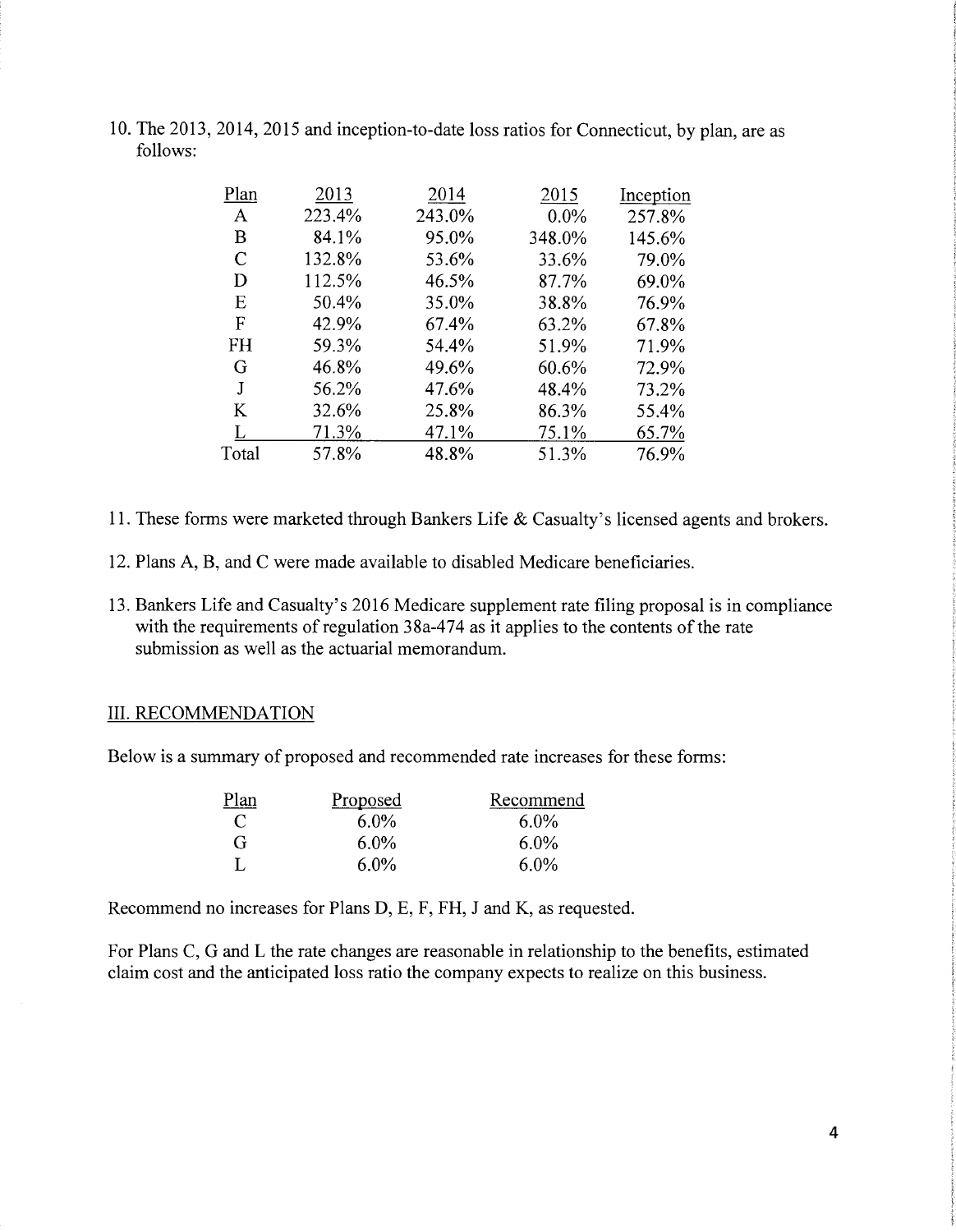#### IV. **FINDING OF FACT**

After reviewing the exhibits entered into the record of this proceeding, the testimony of the witnesses, and utilizing the experience, technical competence and specialized knowledge of the Insurance Department, the undersigned makes the following findings of fact:

1. Bankers Life and Casualty has requested the following rate increases for its group policy forms GP-All & GP-A11-CT:

| Plan | Rate Increase |
|------|---------------|
| Ð    | 5.0%          |
| E    | $5.0\%$       |

- 2. Bankers is also requesting that the rates remain the same for Plans A, B, F and G.
- 3. These proposed rates are expected to satisfy the Connecticut regulatory loss ratio requirement of 75% for group policy forms.
- 4. The proposed rates are intended to be effective through year-end 2017.
- 5. Bankers certified that their expense factors are in compliance with Section 38a-473, C.G.S..
- 6. The company is complying with subsection (e) of section 38a-495c, C.G.S., relative to the automatic claim-processing requirement (crossover/piggybacking).
- 7. The last rate increases approved for these are 8.5% in 2006 for Plan A, 4.5% in 2014 for Plan B, 4.5% in 2011 for Plan D, 6.0% in 2010 for Plan 2.5% in 2014 for Plan F and 5.0% in 2011 for Plan G.
- 8. The following are in-force counts on a nationwide basis as well as Connecticut specific as of 6/30/16 by plan:

| Plan  | Connecticut | Nationwide |
|-------|-------------|------------|
| А     |             | 99         |
| В     | 3           | 167        |
| D     | 26          | 1,051      |
| E     | 26          | 616        |
| F     | 5           | 3,653      |
| G     |             | 1,439      |
| Total |             | 7,025      |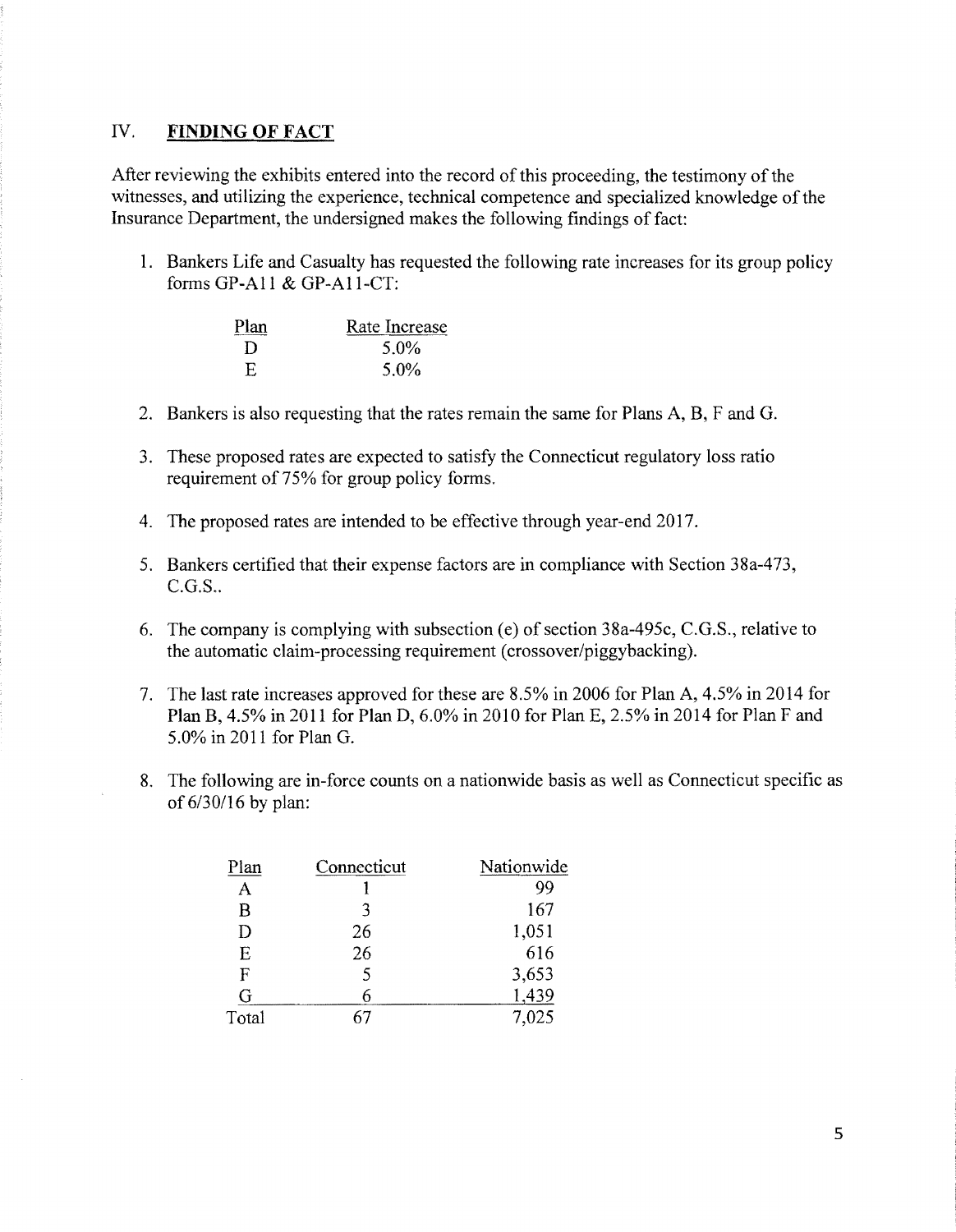9. The 2013, 2014, 2015 and inception-to-date loss ratios for Connecticut, by plan, are as follows:

| Plan         | 2013  | 2014  | 2015  | Inception |
|--------------|-------|-------|-------|-----------|
| $\mathbf{A}$ | 3.8%  | 1.5%  | 61.5% | 62.1%     |
| B            | 74.3% | 23.0% | 51.0% | 131.5%    |
| D            | 83.9% | 80.2% | 99.2% | 84.0%     |
| Ε            | 68.0% | 66.0% | 53.1% | 77.0%     |
| F            | 38.6% | 51.2% | 84.4% | 84.6%     |
| G            | 37.7% | 30.0% | 64.4% | 73.5%     |
| Total        | 68.3% | 64.4% | 72.1% | 80.3%     |

10. The 2013,2014,2015 and inception-to-date loss ratios on a nationwide basis, by plan, are as follows:

| Plan  | 2013  | 2014  | 2015  | Inception |
|-------|-------|-------|-------|-----------|
| A     | 76.2% | 69.3% | 76.5% | 69.6%     |
| В     | 76.0% | 71.0% | 71.9% | 73.0%     |
| D     | 81.6% | 78.5% | 82.9% | 74.5%     |
| E     | 78.1% | 92.2% | 83.6% | 73.4%     |
| F     | 79.3% | 83.5% | 90.2% | 75.6%     |
| G     | 85.0% | 90.4% | 85.2% | 74.0%     |
| Total | 80.5% | 84.3% | 86.9% | 74.7%     |

11. Rate increases are requested due to claim cost trend increases and benefit cost inflation.

- 12. These forms were marketed through Bankers Life & Casualty's licensed agents and brokers.
- 13. Bankers Life and Casualty's 2016 Medicare supplement rate filing proposal is in compliance with the requirements of regulation  $38a-474$  as it applies to the contents of the rate submission as well as the actuarial memorandum.

#### V. RECOMMENDATION

## Group Standardized Forms GP-A11 and GP-A11-CT Below is a summary of proposed and recommended rate increases for these forms:

| Plan | Proposed | Recommended |
|------|----------|-------------|
| Ð    | 5.0%     | 5.0%        |
| - F. | $5.0\%$  | $0.0\%$     |

Plan E was disapproved to reflect current experience on a nationwide as well as Connecticut basis and the 75% minimum loss ratio requirement for group Medicare supplement insurance.

Also recommend that rates for Plans A, B, F and G remain the same as filed.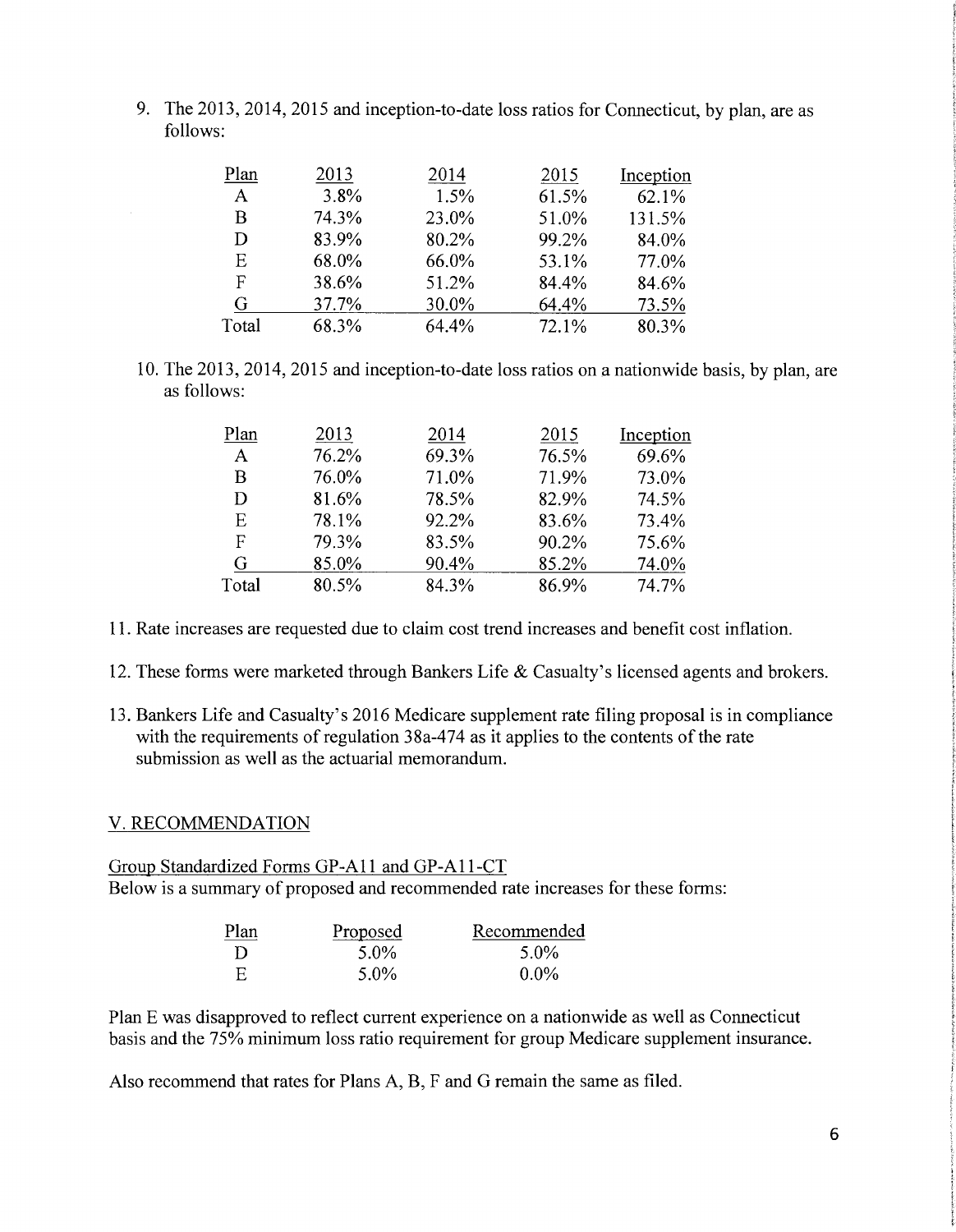## VI. **FINDING OF FACT**

After reviewing the exhibits entered into the record of this proceeding, the testimony of the witnesses, and utilizing the experience, technical competence and specialized knowledge of the Insurance Department, the undersigned makes the following findings of fact:

- 1. Bankers Life and Casualty submitted a rate increase request of 4.0% for individual prestandardized policy forms GR-75R and GR-A020.
- 2. The proposed rates are expected to satisfy the Connecticut regulatory loss ratio requirement of 65%.
- 3. The proposed rates are intended to be effective through year-end 2017.
- 4. Bankers certified that their expense factors are in compliance with Section 38a-473, C.G.S..
- 5. The company is complying with subsection (e) of section 38a-495c, C.G.S., relative to the automatic claim-processing requirement (crossover/piggybacking).
- 6. The last rate increase approved for these forms was  $3.0\%$ , effective  $1/1/14$ .
- 7. For policy form GR-A020 there were 1,631 policies nationwide and 72 policies in Connecticut as of 6/30/16, and for policy form GR-75R there were 2,177 policies nationwide and 35 policies in Connecticut as of 6/30/16.
- 8. Combined loss ratio experience for policy forms GR-75R and GR-A020 in Connecticut for 2014, 2015, 2016 (through March) and inception-to-date are 54.8%, 53.8%, 81.6% and 70.5%, respectively. Combined nationwide experience for 2014, 2015, 2016 (through March) and inception-to-date are 71.6%, 72.5%, 76.8% and 62.5% respectively.
- 9. Bankers' is using trend of 6.0% for future claim projections.
- 10. Bankers Life and Casualty's 2016 Medicare supplement rate filing proposal is in compliance with the requirements of regulation  $38a-474$  as it applies to the contents of the rate submission as well as the actuarial memorandum.